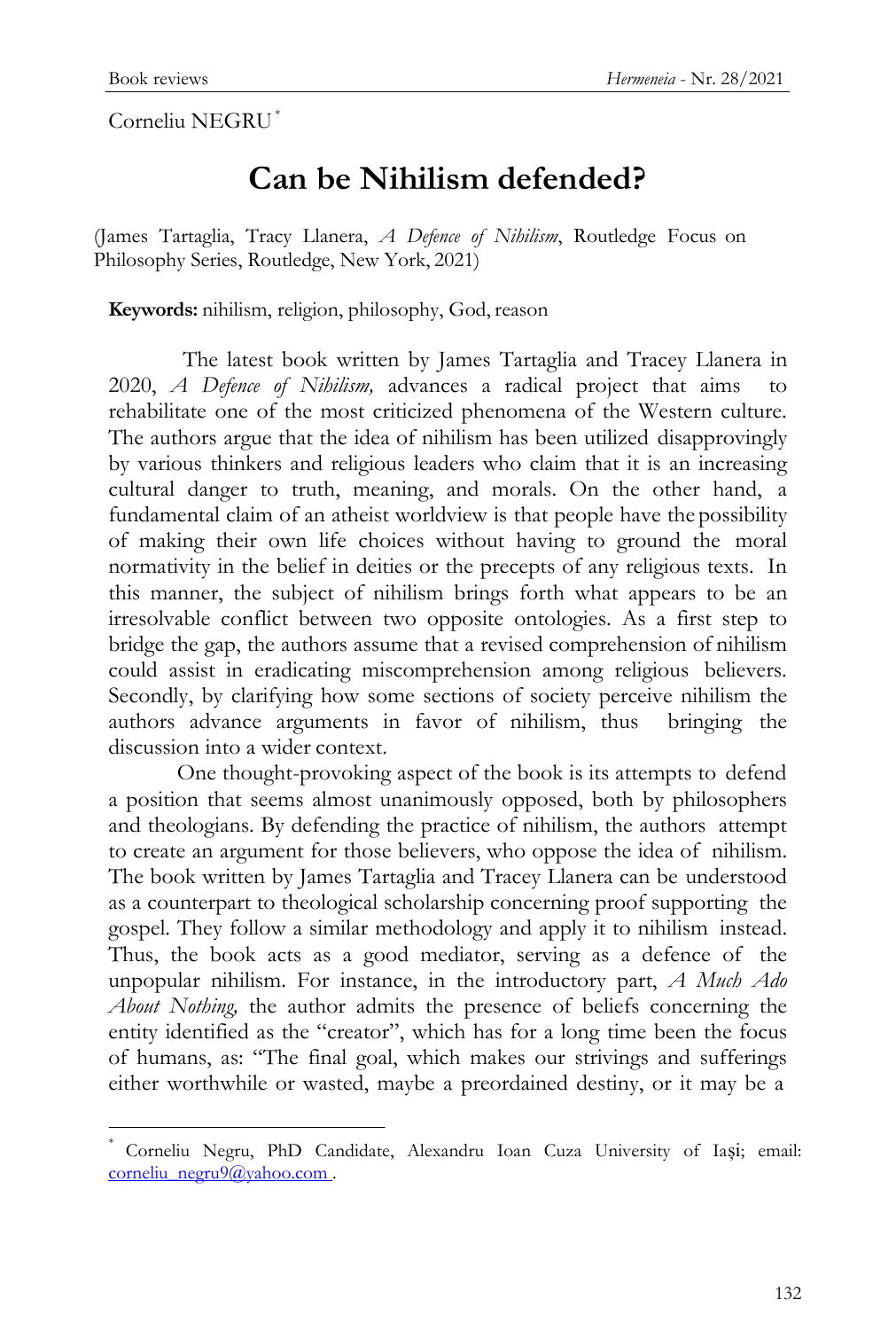target we could hit or miss" (1). An essential aspect is the debate regarding humanity's goals, which the authors of the book link to the usefulness of certain aspects of the nihilistic schools of thought even for cult leaders and opposers of Nihilism alike. *A Defence of Nihilism* also requires the reader to exercise his or her objectivity and proposes in this sense an imagination exercise as "We are just people going in and out of rooms, sending electronic messages, falling in love, eating apples, signing nuclear nonproliferation treaties, and so on" (1). This reminds one of the vast simultaneities of humanity and of the insignificance of the majority of our actions in the grand scheme of things, particularly at a cosmic level. As such there would be no reason not to give nihilism a chance, particularly as it can be suggested that there is no purpose in human life, not even happiness.

Another appealing aspect of the book written by James Tartaglia and Tracey Llanera is its brief history of the concept, starting from its very foundations, which lie as far back as the 4th Century AD. Augustine for instance held that the "continual activity of God was needed to prevent reality from collapsing into nothingness" (p. 13). Therefore, the authors attempt to show the necessity for the belief in a supernatural being as humans feel the profound need of some power to believe in as a means to deter reality from becoming nothingness. Another moment of great advancement was the French Revolution when people started relying on scientific facts rather than on beliefs and values. In this sense, thinkers such as Voltaire and Rousseau advanced the importance of the scientific argument for the purpose of answering important questions revolving around human life. Moreover, these thinkers encouraged life in harmony with the benevolent natural order rather than wait for God's paradise (p. 14). Greek thinkers Epicurus and Lucretius make a similar case as they argue that "there's no point wasting your time worshipping gods, since they don't bother themselves with us insignificant humans" (p. 14). This brief historical outlook of nihilistic conceptions throughout the ages raises a series of questions. For instance, why have peoples accepted Christianity, Islam, and other religions and neglected or refuted nihilism? What is the origin of the destructive belief, which has flourished ever since the Enlightenment, that scientific proof is to give more meaning to life? Such questions are naturally answered by the authors. Nihilism can be seen as an opposition attempt to immoral behavior made by the elites. Therefore, the practice and belief were depicted as evil (p. 24) by the past elites, who were immoral, and feared the spread of the concept.

One of the book's best aspects is that the authors attempt to clarify the widely believed inconsistencies concerning nihilism. This technique acts as a counterargument to the popular claims. For example, the first argument against nihilism usually evolves around its denial of the existence or the